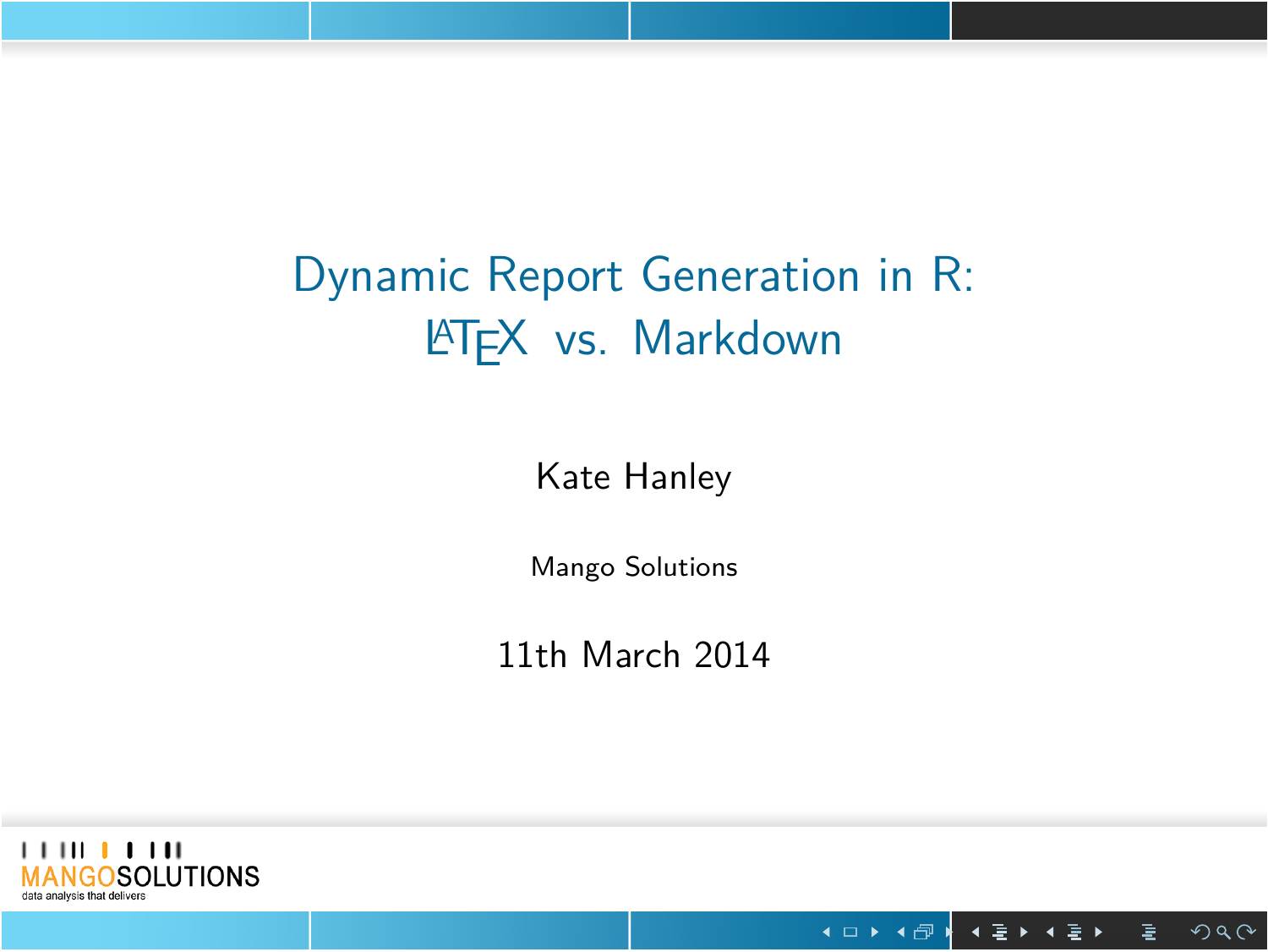# What is knitr?

- *•* "Elegant, flexible and fast dynamic report generation with R"
- *•* An R package which allows R code and a document template to be combined
- *•* Changes to the R code filter through to the document when the report is re-run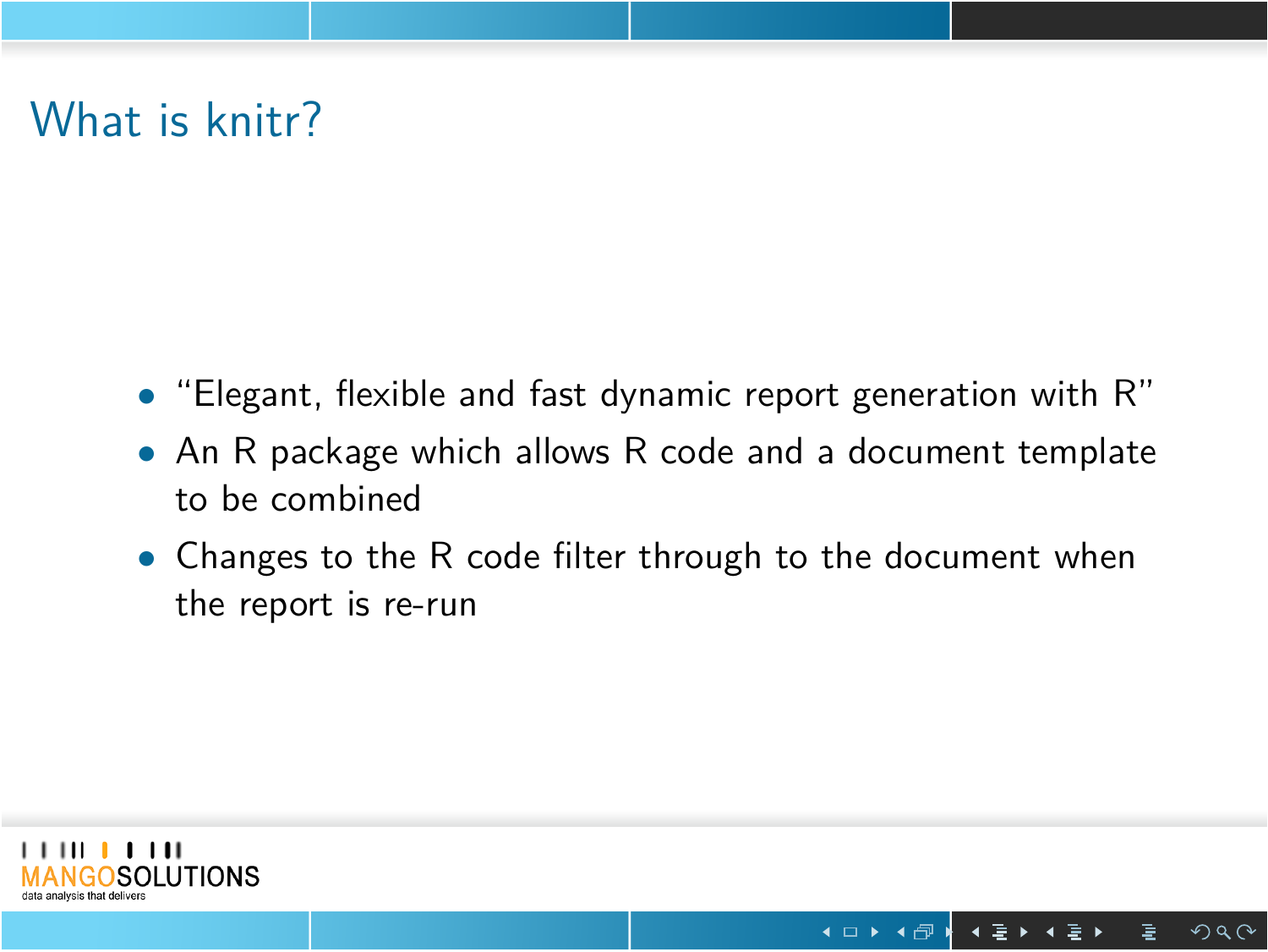## Why use knitr?

**Fewer mistakes** - when updating your R code it is easy to forget to update your report at the last minute

**Reproducibility** - the code used to perform the analysis is linked to the report, so can be easily reproduced

**No copy/paste** - no need to copy your results and graphics into a word or powerpoint document

**Custom report styles** - can create templates for custom styles and layouts

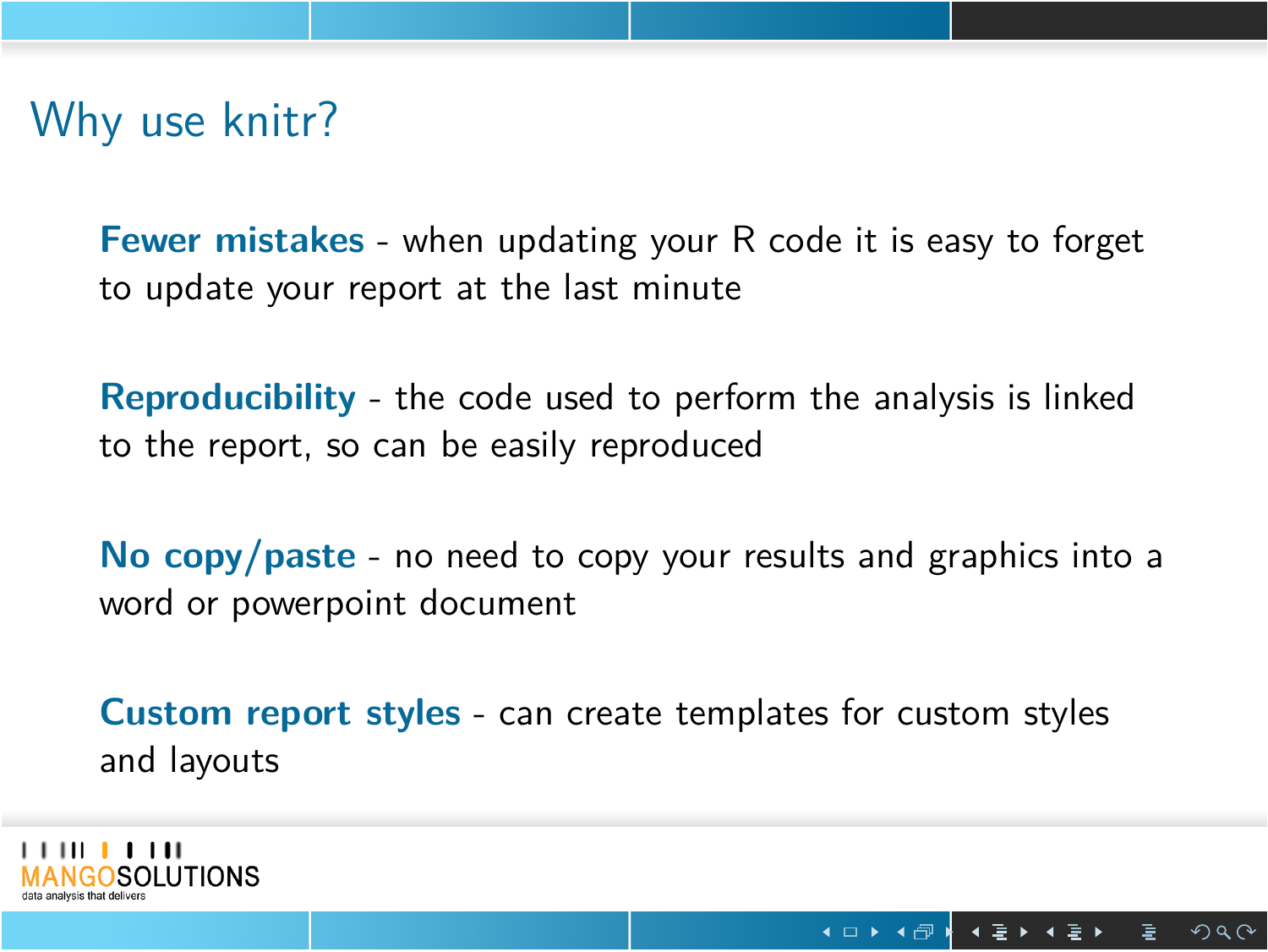Why not?

**Learning curve** - you need to learn a mark-up language first



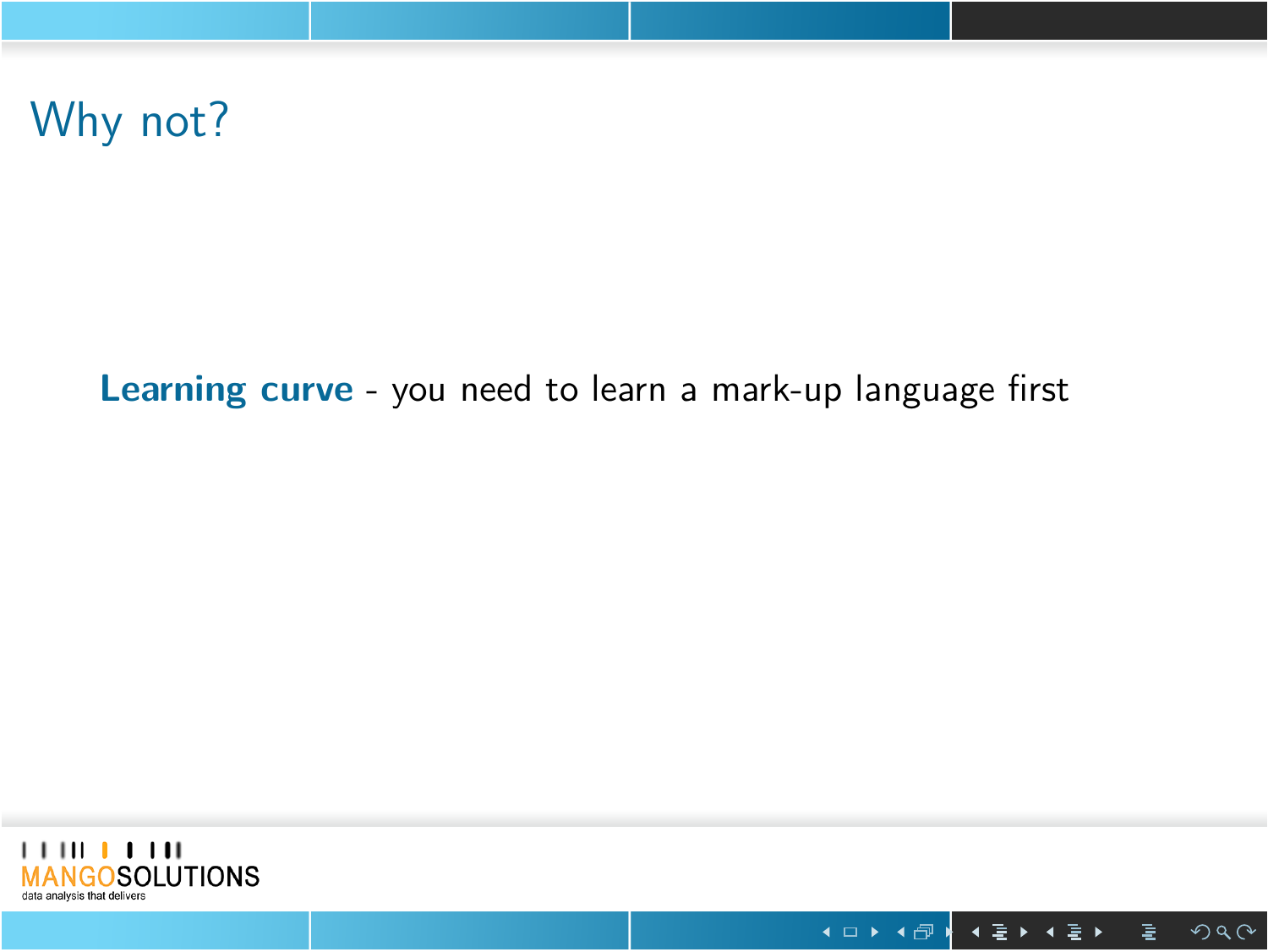## How does it work?

- *•* Start with your report template (more on this later!)
- *•* Put your R code in a "chunk" in the document:

| In latex a chunk looks like: | In markdown a chunk looks like: |
|------------------------------|---------------------------------|
| $<<$ my chunk name,  >>=     | $\cdots$ { my chunk name,  }    |
| my R code                    | my R code                       |
| Q                            | .                               |
|                              |                                 |

**THEFFITH**<br>MANGOSOLUTIONS

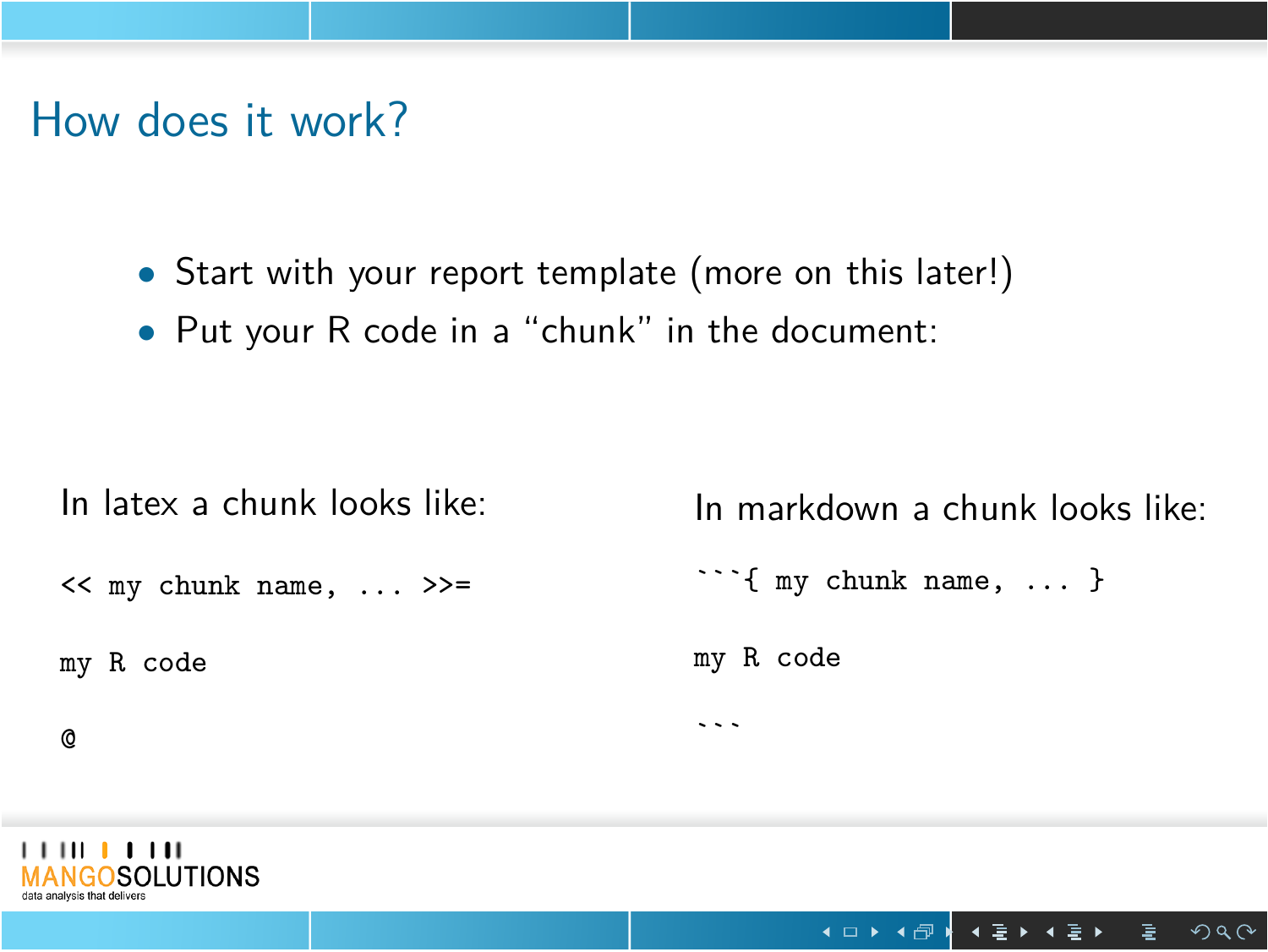### How does it work?

- *•* Load the knitr package
- *•* Use the knit function to knit the document into the required format:

#### Latex:

Markdown:

**library**(knitr) **knit**("myReport.Rnw") **library**(knitr) **knit**("myReport.Rmd")

. . . . . . . . . . . . . . . . . . . . . . . . . . . . . . . . . . . . . . . . . . . . . . . . . . . . . . . . . . .

**Fun fact:** Rnw stands for R Noweb<br>
MANGOSOLUTIONS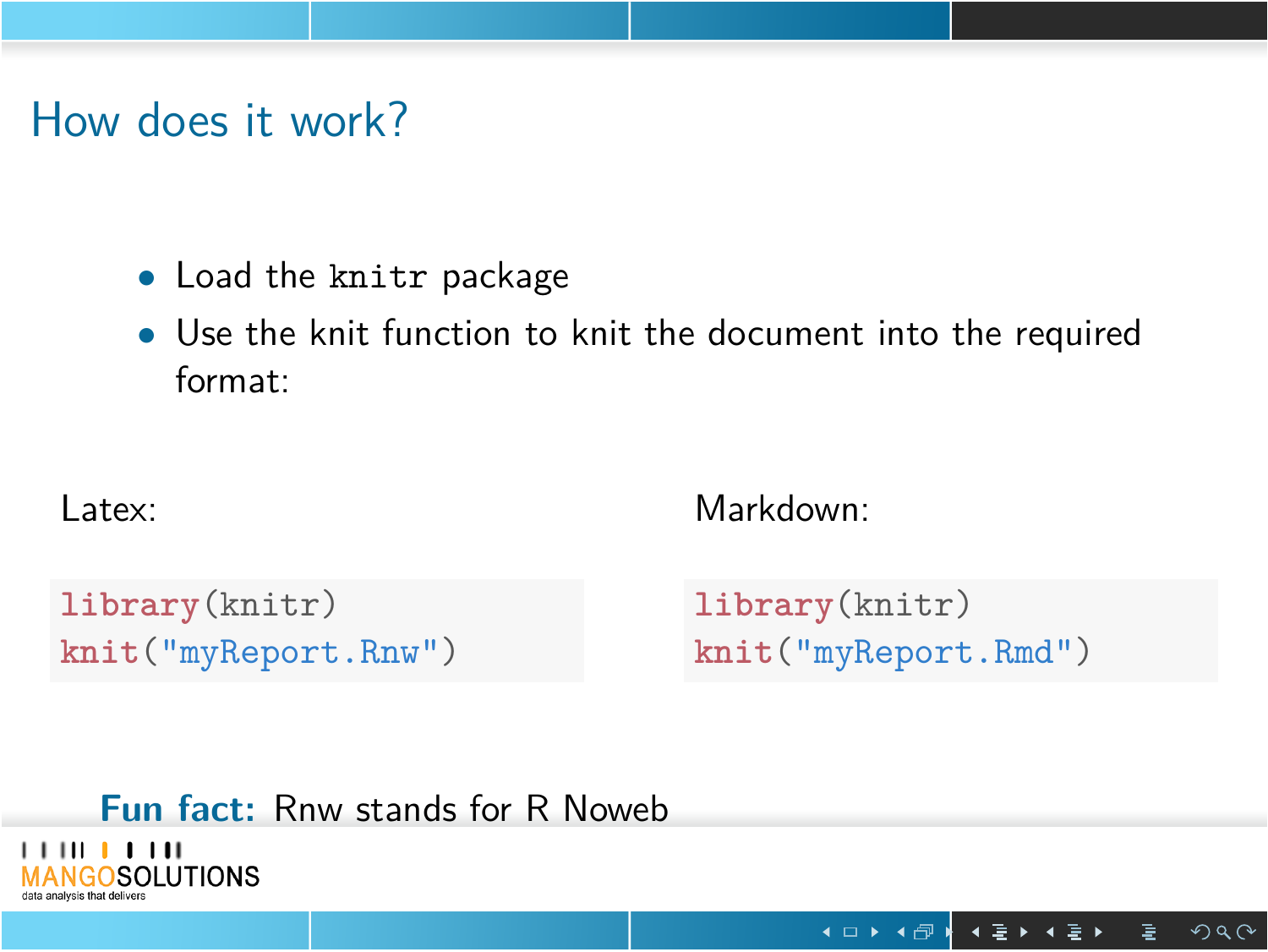# What do I get?



**Markdown**

R Noweb file (.Rnw)

*↓*

Latex file (.tex)

*↓*

PDF

R Markdown file (.Rmd)

*↓*

Markdown file (.md)

*↓*

HTML



. . . . . . . . . . . . . . . . . . . . . . . . . . . . . . . . . . . . . . . . . . . . . . . . . . . . . . . . . . .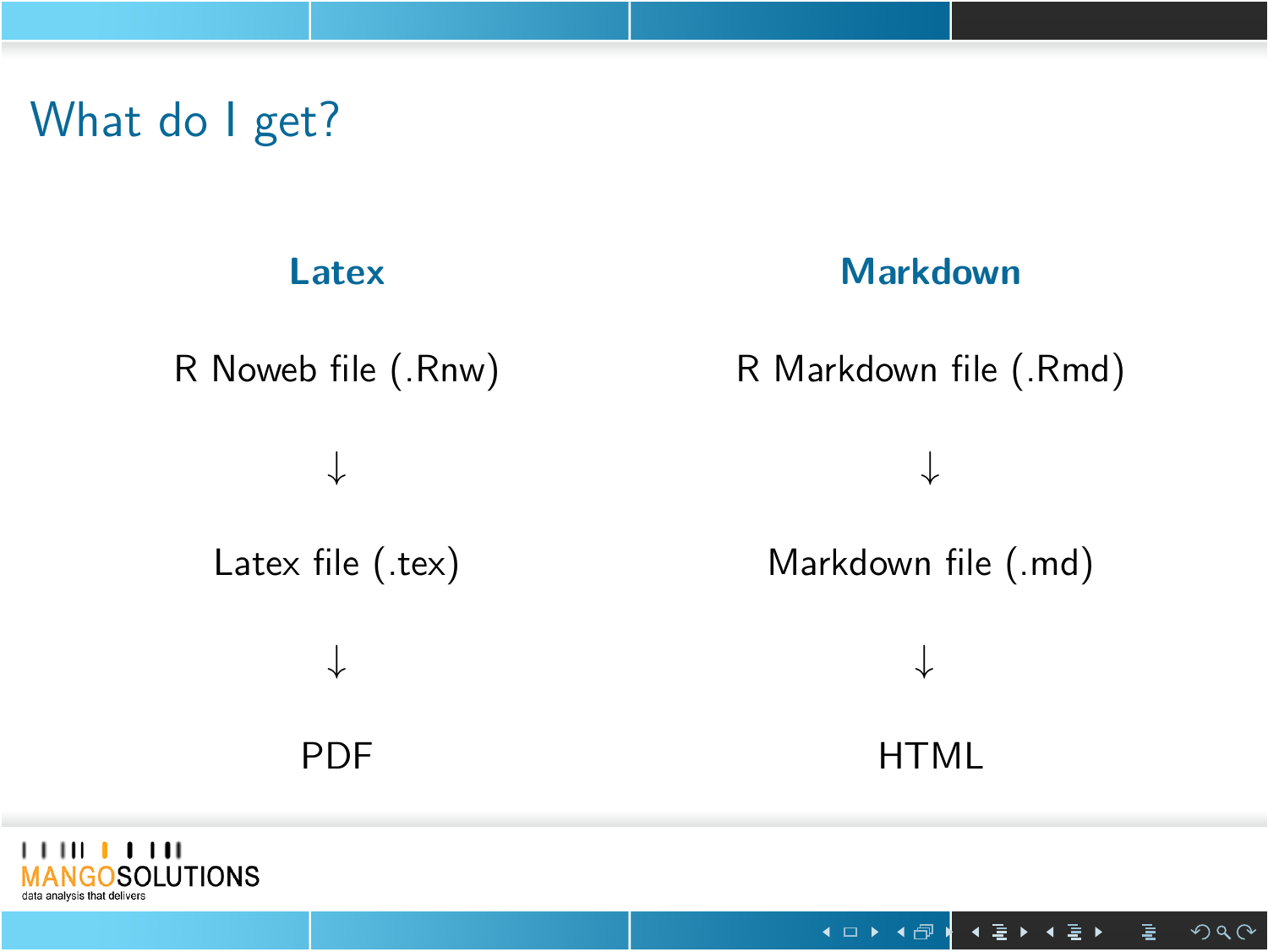# "Hello World!" example

### **Latex**

**Markdown**

\documentclass{article} \begin{document}

Hello World!

Hello World!

\end{document}



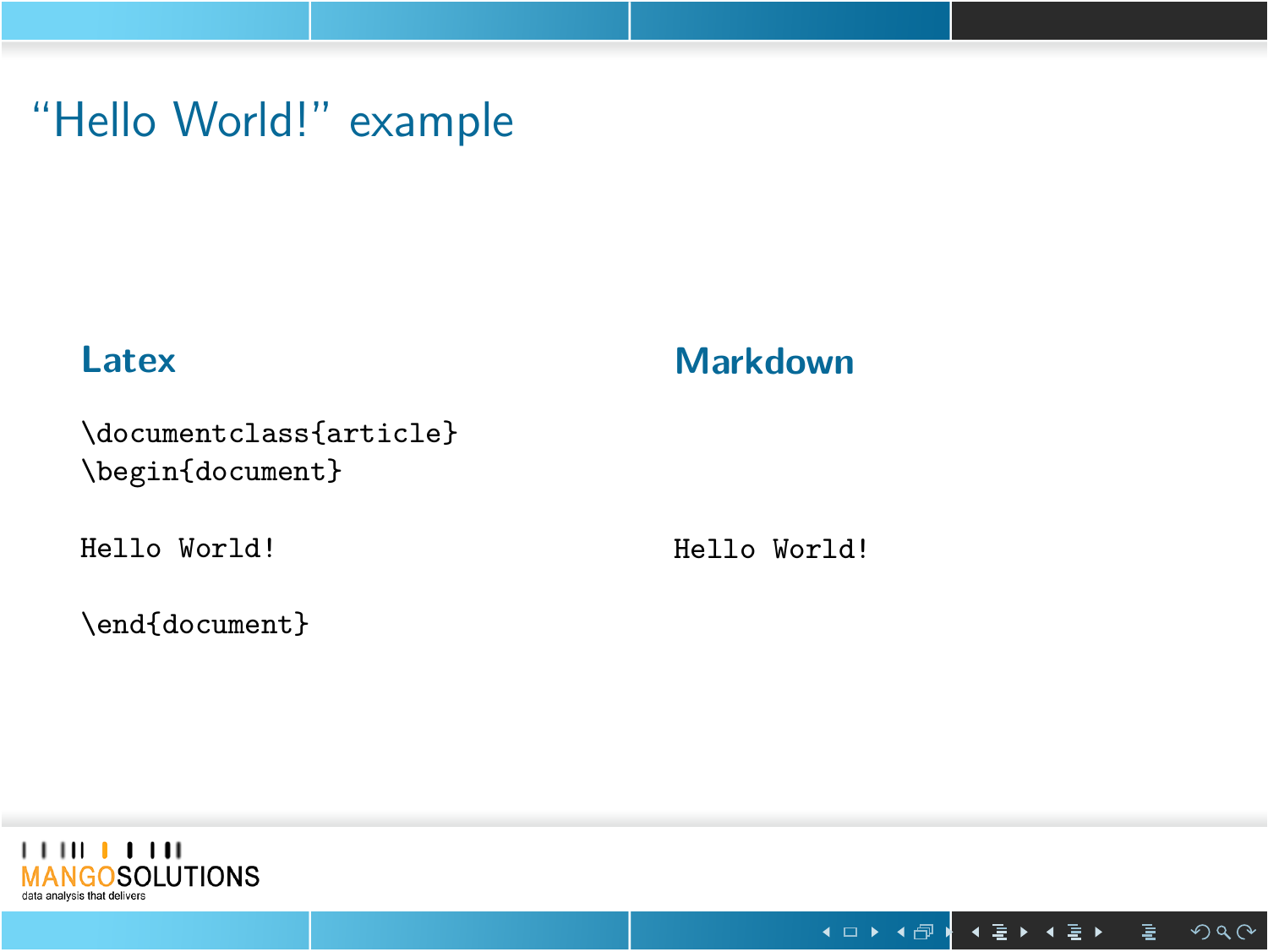## How to make a title

### **Latex**

**Markdown**

\section{My Title} \subsection{My Subtitle}

%My Title %%My Subtitle



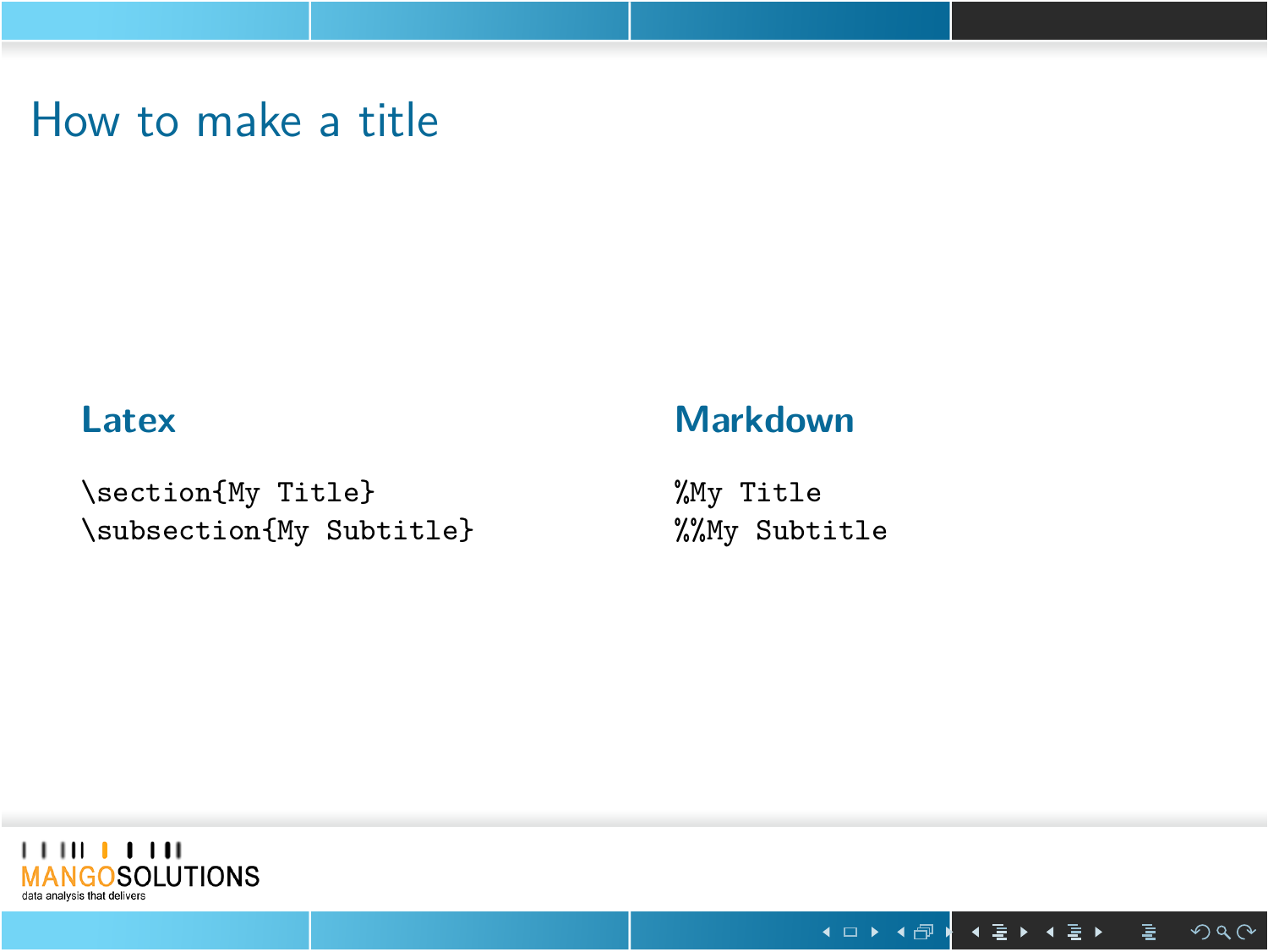## How to make a list

#### **Latex**

\begin{itemize} \item Item 1 \item Item 2 \end{itemize}

#### **Markdown**

- Item 1

- Item 2



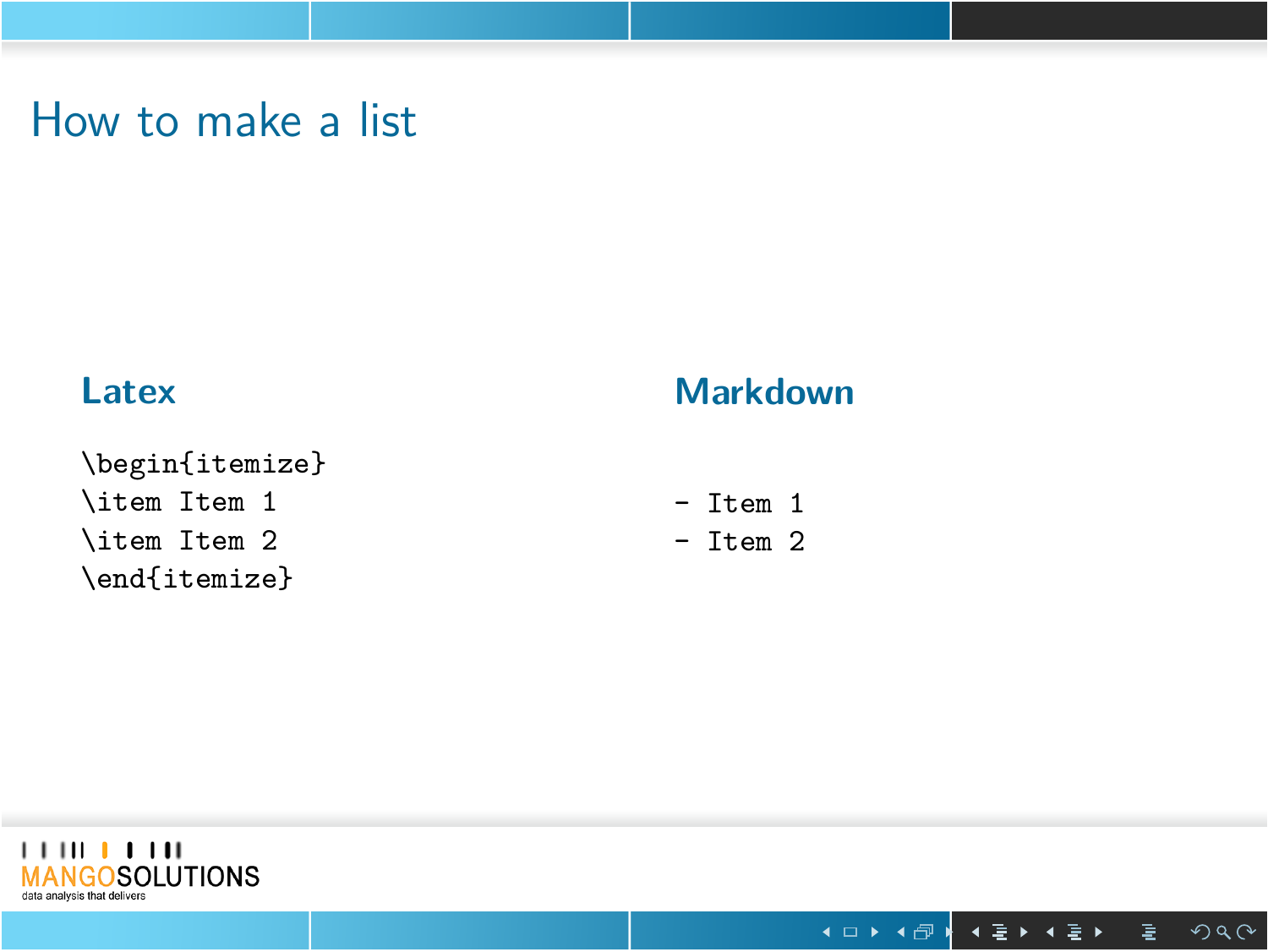## How to make a table

### **Latex**

#### **Markdown**

| \begin{tabular}{ c c }           |                     |
|----------------------------------|---------------------|
| \hline                           |                     |
| Column 1 & Column 2 $\backslash$ | Column 1   Column 2 |
| <b>\hline</b>                    | $--- 1---$          |
| Value 1a & Value 2a $\setminus$  | Value 1a   Value 2a |
| Value 1b & Value 2b $\setminus$  | Value 1b   Value 2b |
| \hline                           |                     |
| \end{tabular}                    |                     |



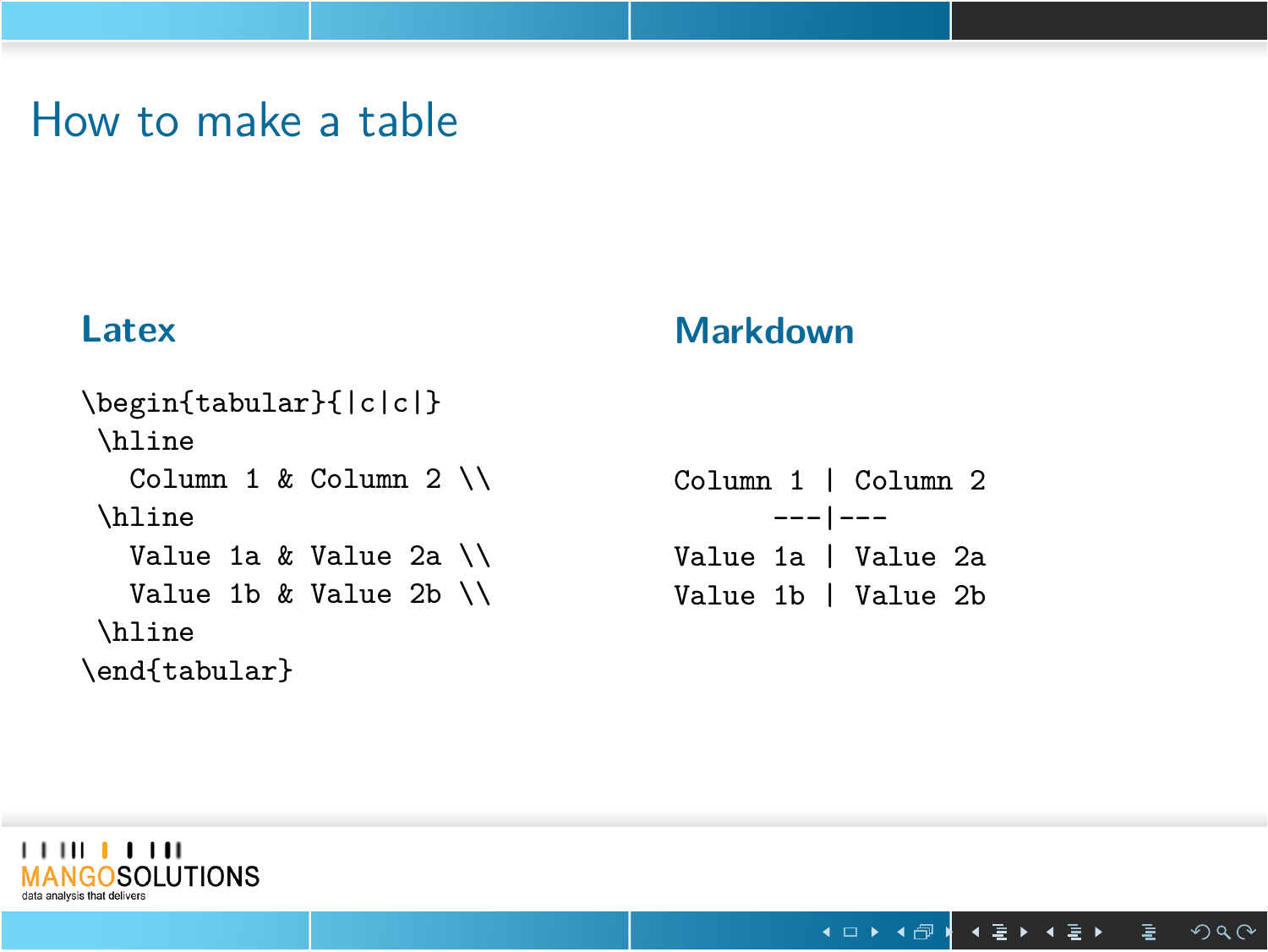## Latex vs Markdown

| <b>Feature</b>                   | Latex | Markdown |
|----------------------------------|-------|----------|
| Bullet points / numbered lists   | Yes   | Yes      |
| Auto-contents and page numbering | Yes   | No       |
| Dynamic figure referencing       | Yes   | No       |
| Customised styling               | Yes   | Yes      |
| Simple tables                    | Yes   | Yes      |
| Complex tables                   | Yes   | No       |

- **NB** you can use any HTML as part of a markdown document
	- you can customise layout, create complex tables for markdown using CSS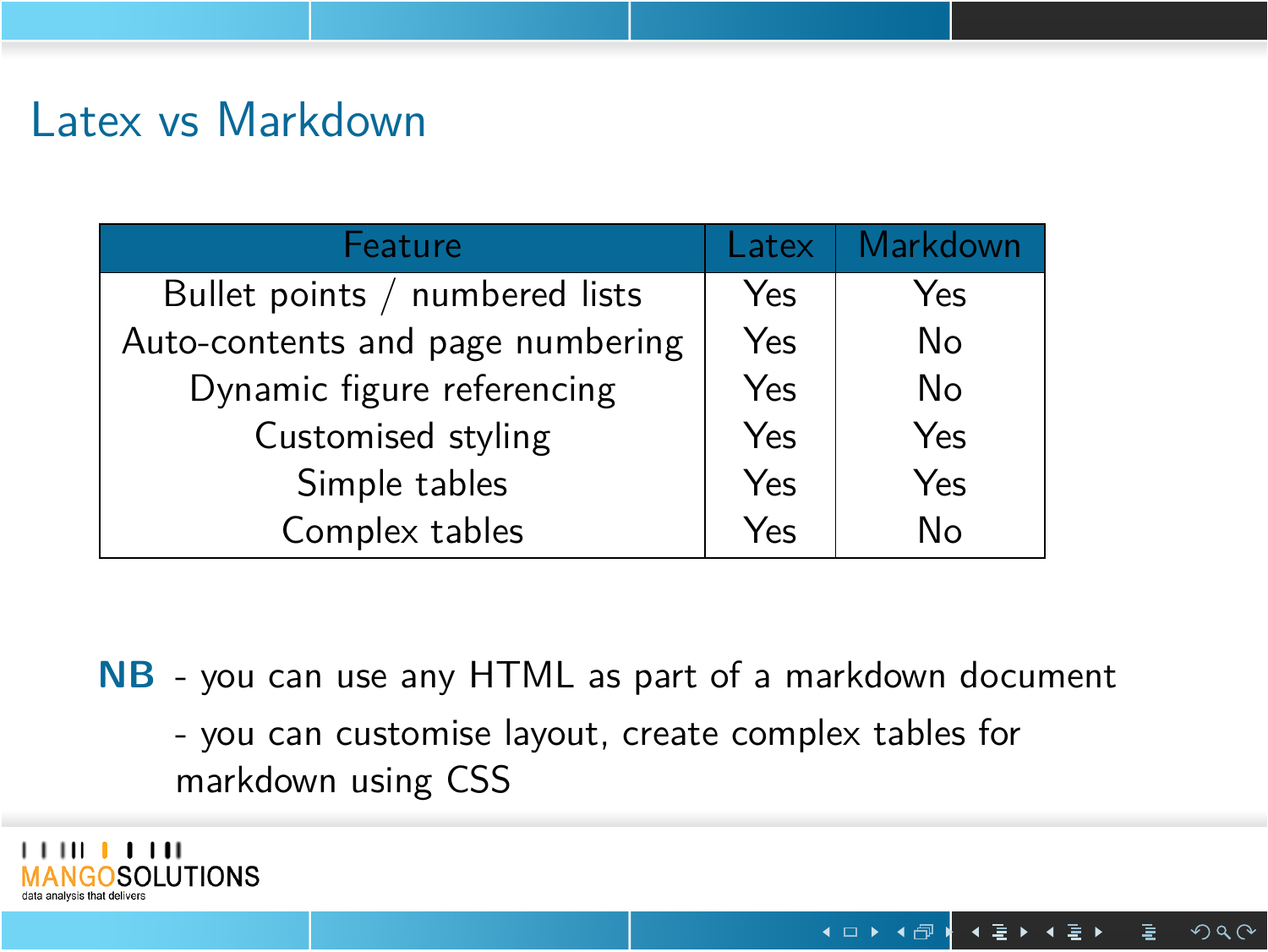### Latex

#### **Why?**

**THILL LITT**<br>MANGOSOLUTIONS

- *•* Flexible
- *•* Can do almost anything you need to do in-house
- *•* Mathematical typesetting is excellent
- *•* Auto-generates a contents page and page/figure numbers
- *•* Lots of packages available, and many help forums and guides

### **Why not?**

- *•* Quite verbose
- *•* Sometimes it can take ages to do something that seems very simple
- *•* Learning curve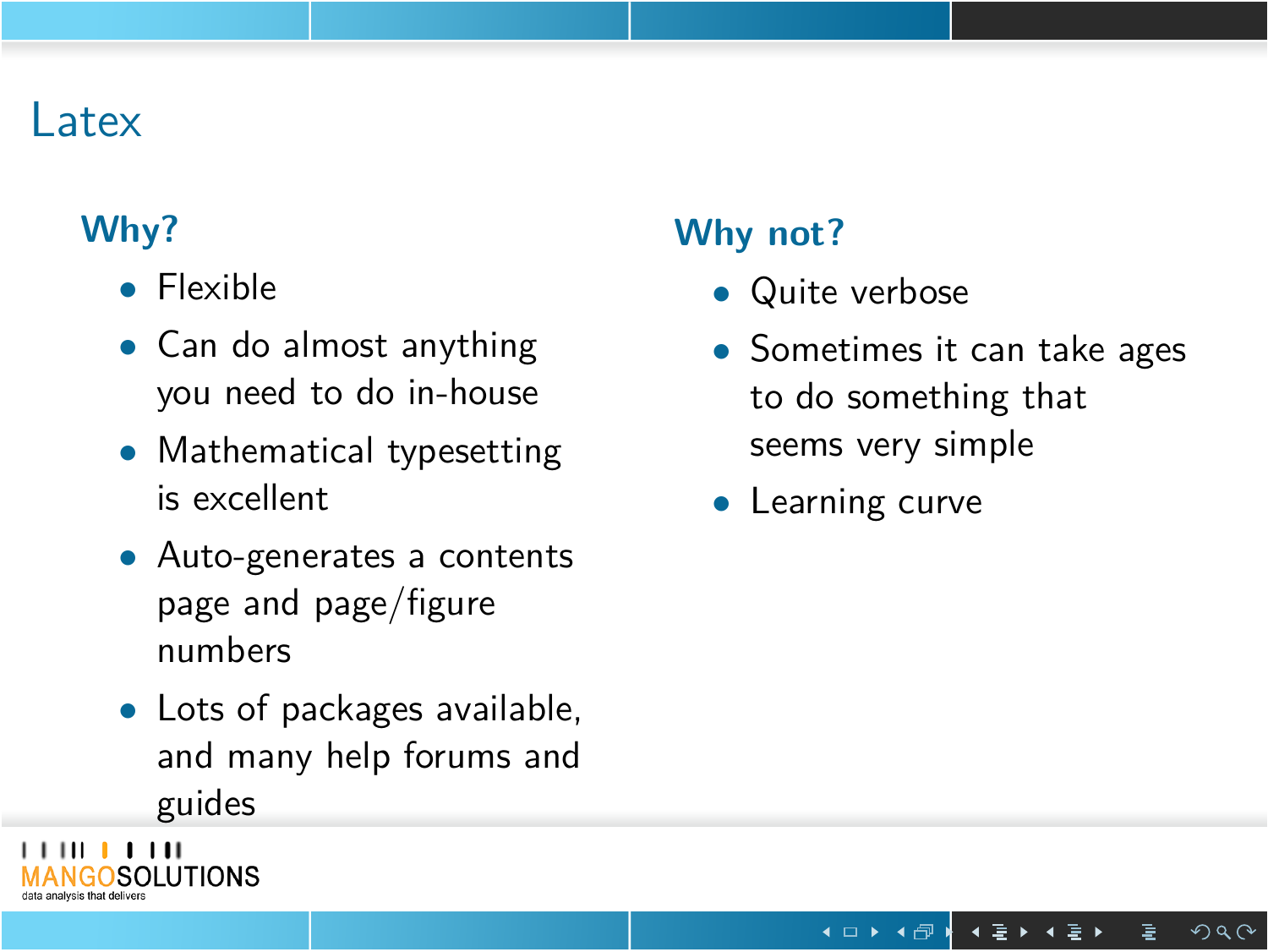## Markdown

### **Why?**

- *•* Very simple syntax
- *•* Quick to learn and write

### **Why not?**

- *•* Cannot create complex tables or dynamic references
- *•* Need to know CSS to add styling to a document
- *•* Need to know HTML to create anything complex
- *•* Creates HTML document

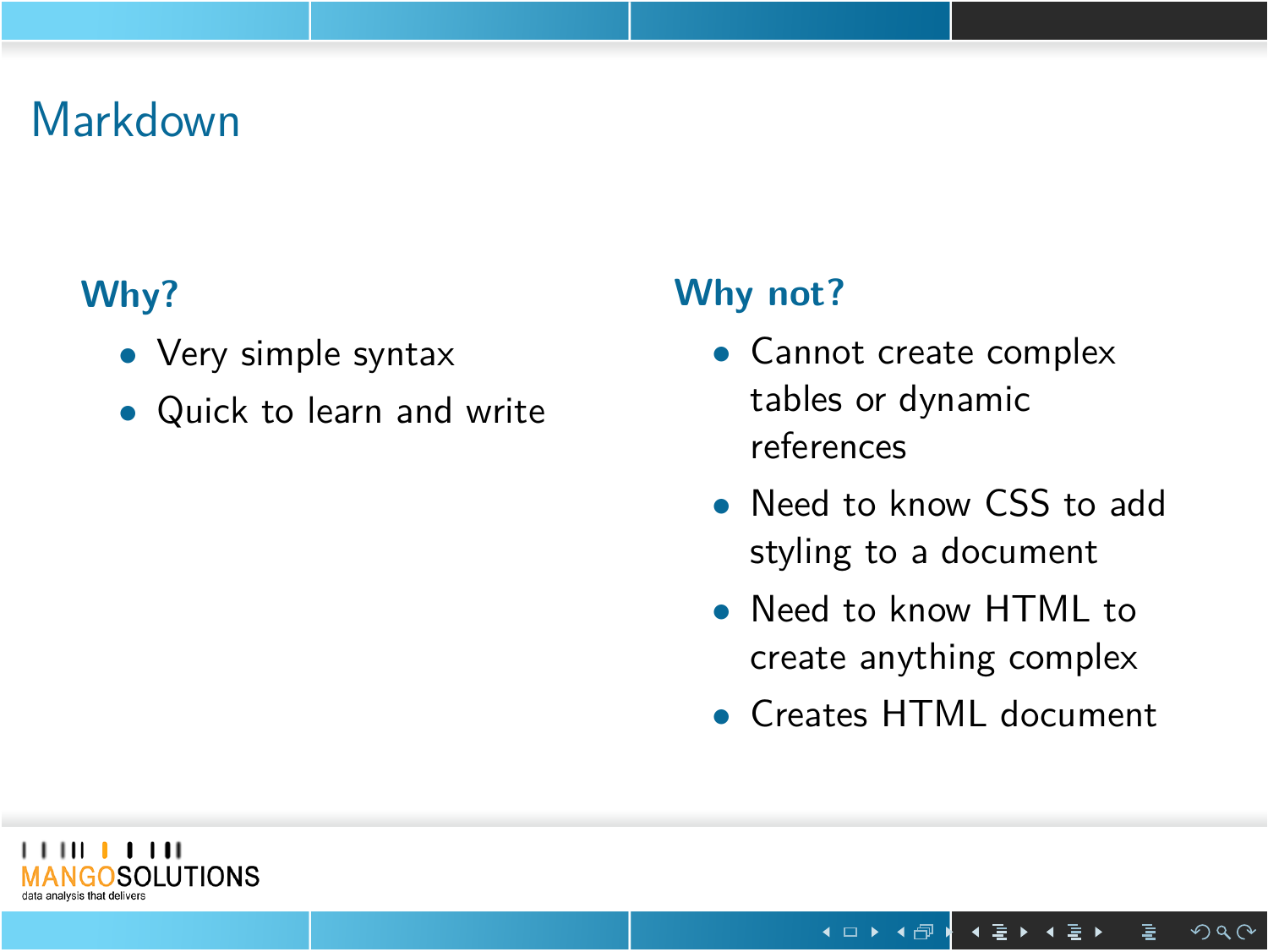### Which should I use?

It depends on your situation, but as a general rule:

- *•* If you know latex, use latex
- *•* If you want to do simple, quick documents without styling (or if you know CSS and HTML well), use markdown
- *•* If you want to create complex documents with page numbers, contents, figure referencing and labelling, use latex

. . . . . . . . . . . . . . . . . . . . . . . . . . . . . . . . . . . . . . . . . . . . . . . . . . . . . . . . . .